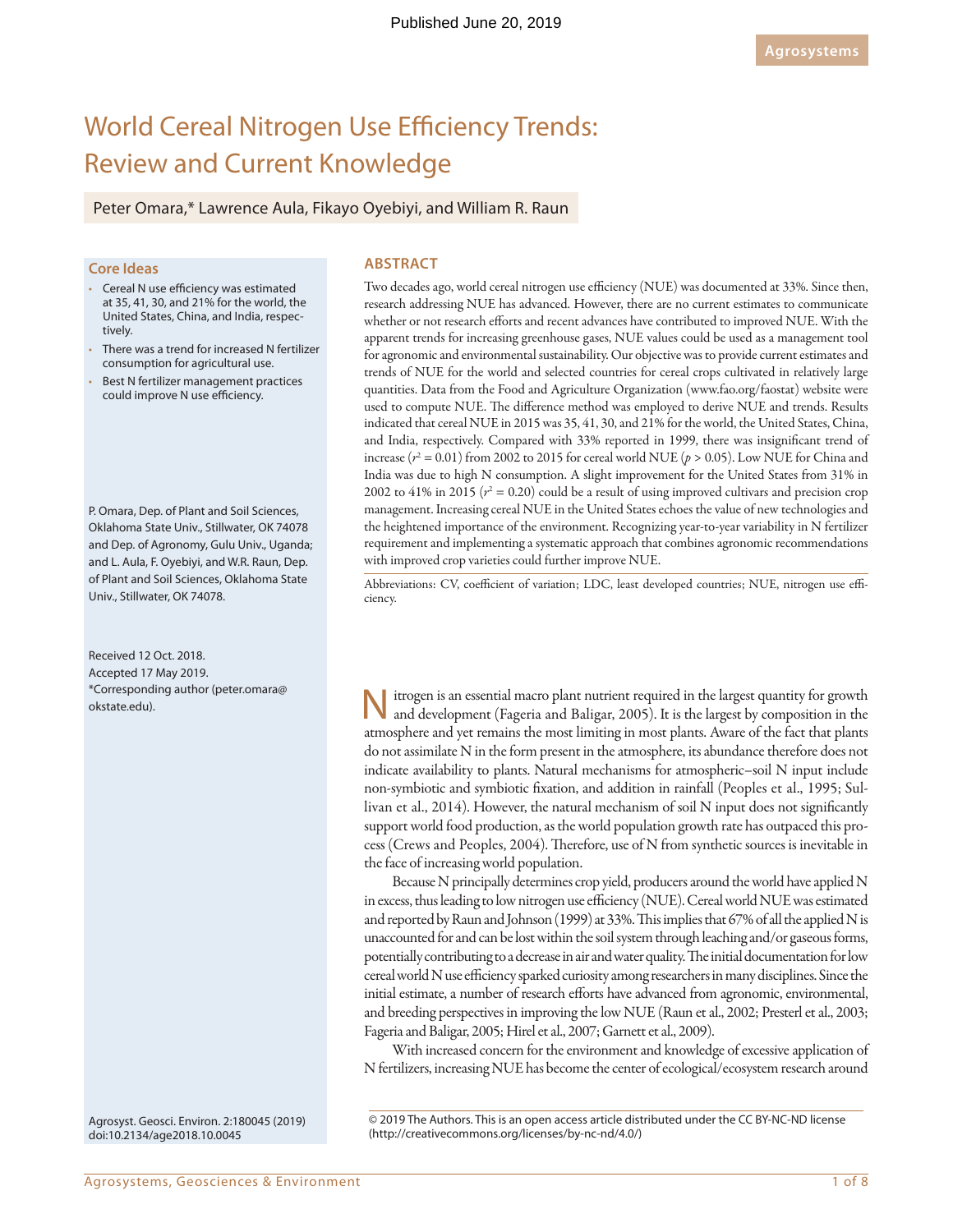the world. The biggest challenge to improving NUE is the ability to combine genetic, agronomic, and environment variables. Agronomic practices are responsible for low NUE due to excessive application of N fertilizers (Raun and Johnson, 1999; Zhu et al., 2005). However, improved N economy from reduced N fertilizer inputs must operate within acceptable crop yield levels (Hirel et al., 2007). This is in light of the fact that food production needs to be intensified on a fixed world land resource while embracing the challenges that comes with as much (Tilman et al., 2011).

The improvement in crop genetics over time has led to increases in cereal crop grain yields (Cassman, 1999; Hoisington et al., 1999). Unlike traditional crop selection methods, advancements in selection using faster methods like marker assisted selection and genetic engineering has shown promise in increasing grain yield amid ever-increasing environmental stresses. These methods accelerate crop breeding via improved genotyping and phenotyping processes, as well as increasing the availability of genetic diversity in the breeding program (Tester and Langridge, 2010). Since farmers still have to apply fertilizers to supplement increased yield potential for high-yielding crop cultivars, successes in breeding has not paralleled improved grain yields due to other external inputs (Dalrymple, 1986; Cassman, 1999).

Besides crop genetic improvements, advances in agronomy, and specifically research in precision agriculture, has contributed to improvement in nutrient use efficiency. Tester and Langridge (2010) noted that improvements in agronomy have resulted in a linear increase in global food production trends. In developed agricultural production systems, technologies have been established that allow for site specific management of agricultural fields. This includes nutrient, herbicide, and pesticide applications. Bongiovanni and Lowenberg-DeBoer (2004) noted that precision or sitespecific management of agricultural inputs has resulted in both environmental and economic benefits. Because a significant portion of the N loss or inefficiencies in uptake are due to spatial variability in the landscape, management zones have been used to improve crop N uptake from the soil (Khosla et al., 2002). In experiments that were conducted in six different states/countries, Martin et al. (2005) demonstrated that the average plant-to-plant difference in by-plantgrain-yield was 2926 kg ha<sup>-1</sup> or 47 bushels acre<sup>-1</sup>. The variability in grain yield from fields that have been treated equally therefore imply different N fertilization needs, hence reducing waste and optimizing plant N uptake and utilization. Via variable rate technology, precision agriculture has helped to improve input use efficiency by providing information on spatial variability within a field (Torbett et al., 2007). This farming approach can optimize use of agricultural inputs for maximum economic output.

An important facet for improving NUE is via the application of in-season N fertilizer. The timing of N fertilizer application can improve synchronization of N availability to plants and maximize uptake and utilization (Blackmer and Schepers, 1994; Turner and Jund, 1994). Recent work has documented the value of "N Rich Strips" (Raun et al., 2010). This innovative approach entails applying relatively high N fertilizer rates in a narrow strip within the field and using sensor based fertilizer algorithms to visually discern in-season N application needs. Its main advantage in improving NUE is resolving the challenge of poor synchrony between fertilizer N and crop demand (Shanahan et al., 2008). This has helped counter spatial variability that leads to low NUE and reduced high N input when the season favored N availability. Because N response is

independent of yield level and N availability is strongly dependent on the environment, optimum fertilizer N rates are often unpredictable (Dhital and Raun, 2016). Within-season N management is thus more appropriate to improve response to applied N fertilizer and improving NUE.

# **Developed vs. Developing Agriculture**

Crop production requiring enhanced soil fertility management is a common practice for cereal production systems around the world. Fertilizer input rates, which have a significant influence on NUE, differ from one production system to another throughout the world (Drechsel et al., 2015). There are clear-cut differences between developed and developing agricultural production systems with the latter experiencing low crop yield. In most cases, developed agricultural systems experience high crop productivity as a result of mechanization and application of chemicals (Ruttan, 2002; Drechsel et al., 2015). Important to note is the high rate of fertilizer application, especially N fertilizer. Improved grain yields as a result of increased N fertilizer application come with a cost of degrading the environment through the various N loss pathways. Raun and Johnson (1999) reported world N use efficiency for selected cereal crops at 33%. The reason for this low NUE, in addition to having numerous loss pathways, is over-application of N fertilizer. In contrast, Edmonds et al. (2009) reported over 100% estimated NUE in Sub-Saharan Africa. The authors noted that mining of the already depleted soils as a result of low or no N application is the reason behind high estimates of NUE in this region.

## **Nitrogen Loss Pathways**

Volatilization. Ammonia volatilization is one of the most important causes of N loss, especially in calcareous soils (Mandal et al., 2018). Whenever fertilizer N is applied to the soil, especially as urea, ammonia loss through volatilization occurs when pH exceeds 7.0 and this is therefore one of the major causes of low NUE. The rate at which volatilization losses occur depends on fertilizer management practices, and ecological conditions like wind, temperature, rainfall, and soil properties (Sommer et al., 2004). Brentrup et al. (2001) reported that the availability of N in soil after fertilization was dictated by ammonia volatilization in the applied fertilizer sources. Ammonia volatilization is mainly governed by the concentration of the entire ammonical N (Sommer et al., 2004). Proper application technique, straw incorporation, availability of soil moisture, and avoiding application at high wind speed are some of the techniques used to reduce the rate of volatilization of the applied fertilizer N (Cao et al., 2018; Sagoo et al., 2018; Woodley et al., 2018). For instance, Cao et al. (2018) reported that addition of wheat straw led to a 24% reduction in ammonia loss after the basal application. Reducing N loss from urea applied is the first and the most important step toward improving NUE in a cereal production system requiring application of urea fertilizer N sources.

Denitrification. This is a biological process involving the conversion of nitrate N to gaseous forms under anoxic soil environments. It is believed to be exclusively a bacterial trait and an important component of the N cycle, which reverses the N fixation process (Zumft, 1997). Denitrification is the loss of N in gaseous form as nitrous oxide, nitrogen monoxide, and nitrogen dioxide. It is probably considered the most important N loss pathway under oxygen limited agricultural systems that require heavy application of N fertilizer. Freney et al. (1990) reported that losses of the applied N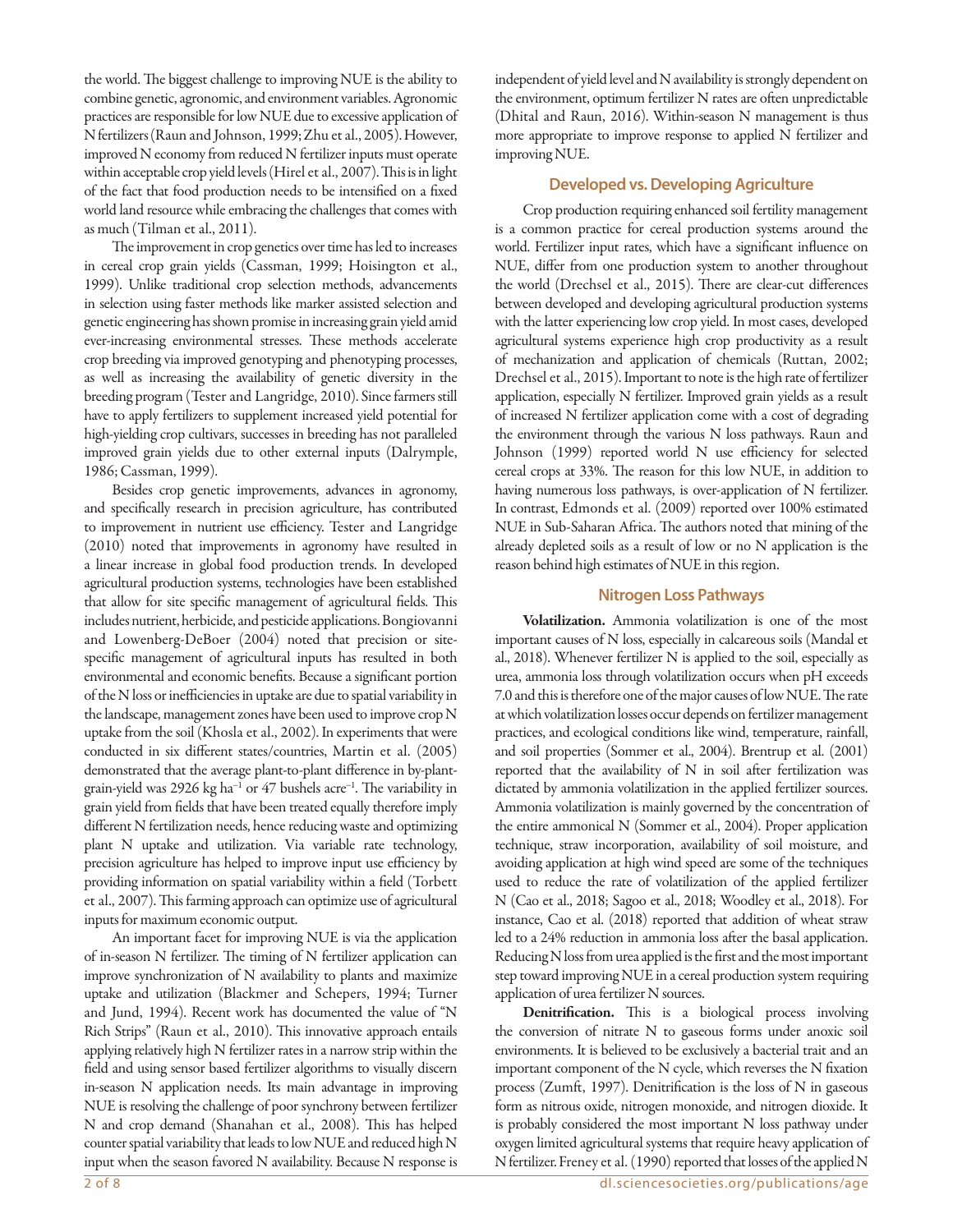fertilizer due to denitrification are extremely high in flooded or paddy rice. These losses can sometimes be as high as 50% of the applied fertilizer N (Houlton et al., 2006). Much as incorporating urea into the soil reduces N loss through volatilization; this is not always the case under anoxic soil conditions, as this would favor denitrification losses instead. Under flooded field conditions, the biggest challenge in the improvement of NUE is trying to control both loss processes at the same time (Freney et al., 1990). Therefore, it is difficult to improve NUE of the applied fertilizer N if both volatilization and denitrification are controlled simultaneously. Addiscott and Powlson (1992) reported that losses due to denitrification were on average, nearly twice that compared with N leaching losses when trying to partition N fertilizer losses due to the two processes. It is apparent that the magnitude of N loss due to denitrification depends on the prevailing environmental factors.

Nitrate Leaching. Occurs mostly in sandy permeable soils and also a result of soil having net negative charge, which does not retain the negatively charged nitrate ions (Stenberg et al., 1999; Di and Cameron, 2002). The amount of nitrate that is leached from soil depends on the concentration of nitrate present in soil solution, which in turn depends on the amount of N applied, the nitrification rate, and the denitrification rate (Cameron et al., 2013). The rate at which nitrate leaching occurs is also significantly influenced by the type of tillage practices such as conventional vs. no tillage. Some researchers have reported the influence of tillage practices on soil nitrate leaching. Hansen and Djurhuus (1997) concluded from a field experiment that cultivation practices increased soil nitrate leaching, although it was further influenced by soil type. For instance, cultivation increased soil nitrate leaching on a sandy loam soil but not on coarse sand. Stenberg et al. (1999) added that the timing of tillage is also very important in controlling nitrate leaching. In a study conducted in Sweden, the authors reported that delaying tillage can reduce nitrate leaching losses from 68 to 39 kg N ha<sup>-1</sup> compared with early tillage. The increased level of nitrate N in groundwater is a direct result of leaching. High concentration of nitrate in drinking water is known to be harmful, especially to children below 1 yr of age, causing blue-baby syndrome (methemoglobinemia). If drained into surface water bodies such as lakes, rivers, or streams, nitrate can cause eutrophication with subsequent increased biological oxygen demand and greatly affect aquatic species (Di and Cameron, 2002).

Plant Losses. Plants are known to lose significant quantities of N after uptake and accumulation. Loss of N from the foliage as ammonia occurs during plant photorespiration. The accumulated gaseous N losses have been documented at 40 kg N ha<sup>-1</sup>. This is a result of the imbalance between N accumulation and assimilation in plant systems (Xu et al., 2012). This loss is believed to increase with increased N rate applied and vary significantly with different crop species and varieties. Kanampiu et al. (1997) documented between 7.7 and 59.4% of post anthesis plant N loss in winter wheat. Although these losses were variety specific, they observed that there was a general increase with increased N rate applied. The two most important components of the N economy are comprised of the uptake and partitioning of N between the straw and grain (Desai and Bhatia, 1978). Efficient utilization of N in the production of grain also requires efficiency in the processes of uptake, translocation, assimilation, and redistribution. At favorable environmental conditions that reduce ammonia volatilization, leaching and denitrification, plant N loss can become the most important factor influencing low NUE. Wetselaar and Farquhar (1980) noted that

the maximum amount of N in the aboveground plant parts are near anthesis, but losses occur continuously over the plant growth period with the peak loss occurring between anthesis and maturity. The objective of this article was to provide current estimates and trends of NUE for the world and selected countries for cereal crops cultivated in relatively large quantities.

## **MATERIALS AND METHODS**

Various methods have been proposed to report fertilizer nutrient use efficiency including the difference method, mass balance, and isotopic discrimination. Of these, the difference method is probably the simplest and most commonly used for reporting nutrient use efficiency (Dhillon et al., 2017). For the difference method, percentage fertilizer recovery is calculated by dividing the difference between total N crop uptake from fertilized plots and total N crop uptake from unfertilized plots by rate of fertilizer N applied (Raun and Johnson, 1999). This is micro calculation of fertilizer nutrient use efficiency summarized by the equation below (Eq. [1]):

$$
NUE = \frac{Grain N from FP - Grain N from UP}{Total N applied} \times 100
$$
 [1]

where FP is fertilized plot and UP is unfertilized plot.

For this work, macro analysis, adapted from the difference method was employed to compute NUE for selected cereal crops cultivated worldwide (all countries and territories of the world) using data obtained from the FAO Statistics database (FAO, 2019). This is summarized using the equation below (Eq. [2]):

$$
NUE = \frac{Aggregate CNF - Aggregate CNS}{Total cereal N consumption} \times 100
$$
 [2]

where CNF is cereal N from fertilizer and CNS is cereal N from soil.

The cereal crops used in the computation of world NUE include maize (*Zea mays* L.), rice (*Oryza sativa* L.), wheat (*Triticum aestivum* L.), sorghum (*Sorghum bicolor* L.), barley (*Hordeum vulgare* L.), millet (*Pennisetum glaucum* L.), oat (*Avena sativa* L.), and rye (*Secale cereale* L.). In addition to the world, NUE was also computed for the United States, China, India, and least developed countries (LDC) to compare efficiency in production systems with low and high consumption of N fertilizer. In this estimate, three major assumptions were made. The first assumption was that cereal consumption of N fertilizer is 56% of the total world N used in agricultural production (Heffer et al., 2017). However, for the individual country/region selected for this study, the proportion of N fertilizer used for cereal production was different; 48, 65, 62, and 60% for China, the United States, India, and LDC, respectively (Heffer et al., 2017). Second, N removal from cereals coming from soils is 50% of the total N used (Keeney, 1982). Lastly, N removed in cereals coming from the fertilizer is 50% of the total N used (Raun and Johnson, 1999). Aggregate cereal grain N removal was calculated by multiplying total grain produced by the percentage N of the respective cereal crops. The percentage N for wheat, maize, rice, barley, sorghum, millet, oat, and rye used in the calculation were 2.13, 1.26, 1.23, 2.02, 1.92, 2.01, 1.93, and 2.21, respectively (Raun and Johnson, 1999; Roberts, 2008). The use efficiency of the applied fertilizer N was then estimated by dividing N removed in cereals coming from the fertilizer (50% of total) by cereal N fertilizer consumption and expressed as a percentage. From Eq. [2], the procedure used to calculate NUE are summarized in steps below.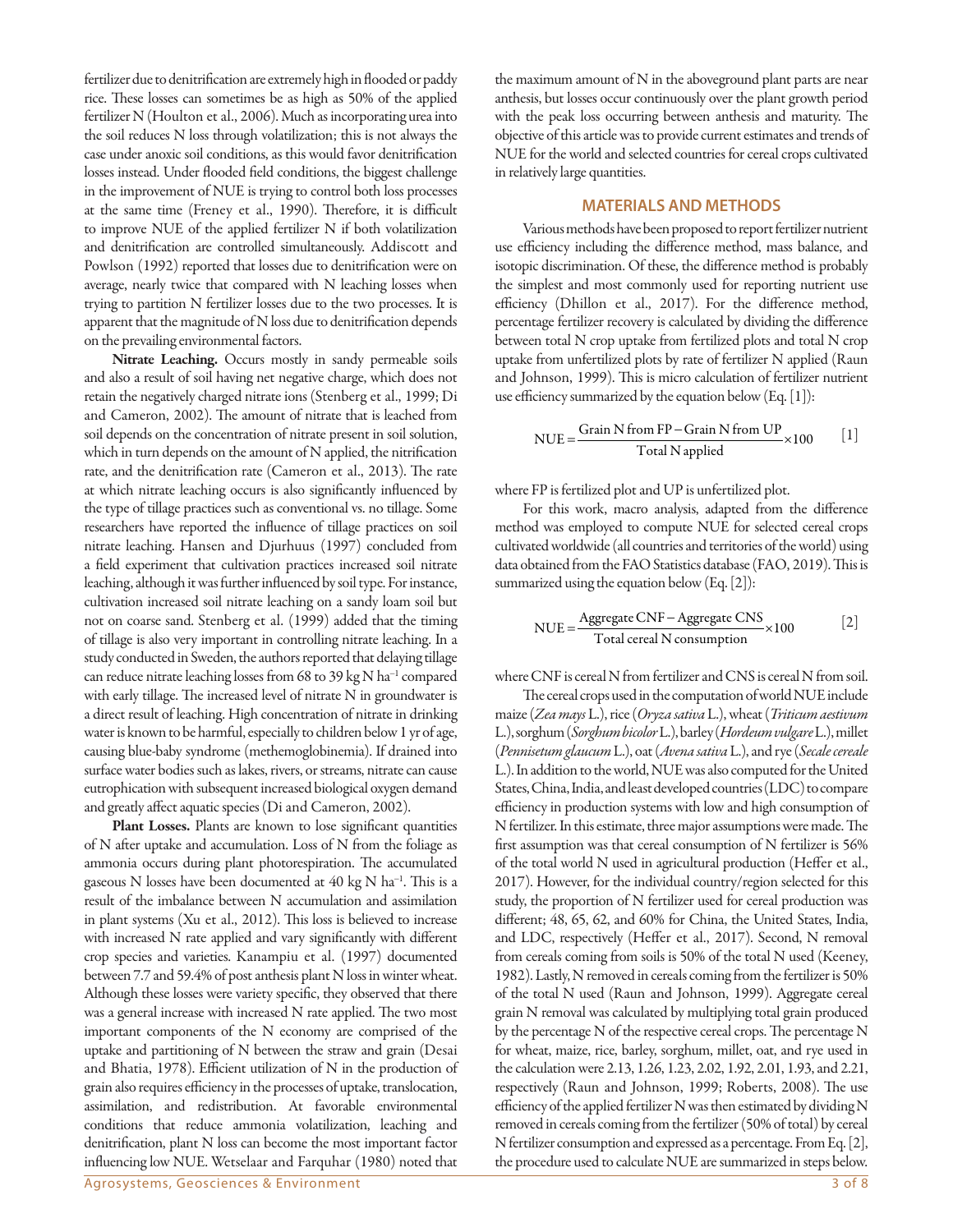- 1. Consumption of N fertilizer for agricultural use (FAO, 2019) (A)
- 2. Total world cereal N fertilizer use; 56% × A (Heffer et al., 2017) (B)
- 3. Total cereal production; selected country/region (FAO, 2019) (C)
- 4. Aggregate cereal grain N removal; percent grain Nitrogen × C (D)
- 5. Aggregate cereal N removal from soil; 50% × D (Keeney, 1982) (E)

6. Estimated NUE =  $[(D - E)/B] \times 100\%$ 

To help explain the NUE trends, N fertilizer consumption trends were also computed for the world and selected countries/region over 14 yr. Data analysis was conducted using the MS Excel (2016) statistical package. Simple linear regression was used to compare trends for cereal NUE and N consumption for the selected countries/region. The coefficient of determination ( $r^2$  values) and slope significance (*p* values) were used to interpret the rate of increase

| Table 1. Estimated world fertilizer nitrogen use efficiency (NUE) for cereal crops cultivated in large quantities, 2002–2015. |  |  |  |
|-------------------------------------------------------------------------------------------------------------------------------|--|--|--|
|                                                                                                                               |  |  |  |

| Year                                     | 2002                             | 2003 | 2004 | 2005 | 2006 | 2007                                              | 2008 | 2009 | 2010  | 2011  | 2012  | 2013  | 2014  | 2015  |
|------------------------------------------|----------------------------------|------|------|------|------|---------------------------------------------------|------|------|-------|-------|-------|-------|-------|-------|
| N fertilizer<br>consumption <sup>+</sup> | 82.6                             | 86.6 | 89.0 | 89.5 | 92.0 | 96.1                                              | 95.6 | 97.7 | 100.8 | 104.4 | 106.4 | 108.4 | 110.1 | 109.3 |
| Cereal N                                 | 46.3                             | 48.5 | 49.9 | 50.1 | 51.5 | 53.8                                              | 53.5 | 54.7 | 56.4  | 58.4  | 59.6  | 60.7  | 61.6  | 61.2  |
| consumption‡                             |                                  |      |      |      |      |                                                   |      |      |       |       |       |       |       |       |
|                                          | -cereal production, million Mg - |      |      |      |      |                                                   |      |      |       |       |       |       |       |       |
| Wheat                                    | 592                              | 550  | 635  | 627  | 615  | 607                                               | 681  | 684  | 640   | 698   | 673   | 711   | 734   | 737   |
| Maize                                    | 604                              | 645  | 730  | 714  | 708  | 793                                               | 829  | 820  | 851   | 886   | 874   | 1015  | 1038  | 1011  |
| Rice                                     | 571                              | 587  | 607  | 634  | 641  | 657                                               | 687  | 686  | 701   | 726   | 736   | 742   | 742   | 740   |
| Barley                                   | 141                              | 137  | 156  | 137  | 144  | 131                                               | 154  | 151  | 123   | 133   | 132   | 143   | 144   | 148   |
| Sorghum                                  | 53                               | 59   | 58   | 60   | 58   | 63                                                | 66   | 57   | 60    | 57    | 57    | 62    | 68    | 66    |
| Millet                                   | 24                               | 35   | 30   | 31   | 32   | 34                                                | 34   | 26   | 33    | 27    | 27    | 26    | 28    | 29    |
| Oat                                      | 26                               | 25   | 27   | 23   | 24   | 25                                                | 26   | 23   | 20    | 23    | 21    | 24    | 23    | 22    |
| Rye                                      | 21                               | 15   | 18   | 15   | 13   | 15                                                | 18   | 18   | 12    | 13    | 14    | 17    | 15    | 13    |
| Total                                    | 2032                             | 2052 | 2260 | 2241 | 2234 | 2324                                              | 2496 | 2465 | 2441  | 2562  | 2535  | 2740  | 2794  | 2766  |
|                                          |                                  |      |      |      |      | -cereal grain N removal (production $\times$ %N)§ |      |      |       |       |       |       |       |       |
| Wheat                                    | 12.6                             | 11.7 | 13.5 | 13.4 | 13.1 | 12.9                                              | 14.5 | 14.6 | 13.6  | 14.9  | 14.3  | 15.1  | 15.6  | 15.7  |
| Maize                                    | 7.6                              | 8.1  | 9.2  | 9.0  | 8.9  | 10.0                                              | 10.4 | 10.3 | 10.7  | 11.2  | 11.0  | 12.8  | 13.1  | 12.7  |
| Rice                                     | 7.0                              | 7.2  | 7.5  | 7.8  | 7.9  | 8.1                                               | 8.5  | 8.4  | 8.6   | 8.9   | 9.1   | 9.1   | 9.1   | 9.1   |
| Barley                                   | 2.8                              | 2.8  | 3.2  | 2.8  | 2.9  | 2.6                                               | 3.1  | 3.0  | 2.5   | 2.7   | 2.7   | 2.9   | 2.9   | 3.0   |
| Sorghum                                  | 1.0                              | 1.1  | 1.1  | 1.1  | 1.1  | 1.2                                               | 1.3  | 1.1  | 1.2   | 1.1   | 1.1   | 1.2   | 1.3   | 1.3   |
| Millet                                   | 0.5                              | 0.7  | 0.6  | 0.6  | 0.6  | 0.7                                               | 0.7  | 0.5  | 0.7   | 0.5   | 0.5   | 0.5   | 0.6   | 0.6   |
| Oat                                      | 0.5                              | 0.5  | 0.5  | 0.4  | 0.5  | 0.5                                               | 0.5  | 0.4  | 0.4   | 0.4   | 0.4   | 0.5   | 0.4   | 0.4   |
| Rye                                      | 0.5                              | 0.3  | 0.4  | 0.3  | 0.3  | 0.3                                               | 0.4  | 0.4  | 0.3   | 0.3   | 0.3   | 0.4   | 0.3   | 0.3   |
| <b>Total N in</b><br>cereals             | 32.6                             | 32.5 | 36.0 | 35.5 | 35.3 | 36.3                                              | 39.4 | 38.8 | 37.9  | 40.0  | 39.4  | 42.5  | 43.4  | 43.1  |
| N from soil                              | 16.3                             | 16.2 | 18.0 | 17.7 | 17.6 | 18.2                                              | 19.7 | 19.4 | 19.0  | 20.0  | 19.7  | 21.3  | 21.7  | 21.5  |
| N from<br>fertilizer                     | 16.3                             | 16.2 | 18.0 | 17.7 | 17.6 | 18.2                                              | 19.7 | 19.4 | 19.0  | 20.0  | 19.7  | 21.3  | 21.7  | 21.5  |
| NUE, %                                   | 35.2                             | 33.5 | 36.1 | 35.4 | 34.3 | 33.8                                              | 36.8 | 35.5 | 33.6  | 34.2  | 33.1  | 35.0  | 35.2  | 35.2  |

† Total world fertilizer N use (million Mg).

‡ Cereal world N use (million Mg).

§ Percentage N in cereals (wheat, maize, rice, barley, sorghum, millet, oat, and rye are 2.13, 1.26, 1.23, 2.02, 1.92, 2.01, 1.93, and 2.21%, respectively).



**Fig. 1. Estimated trends in nitrogen use efficiency (NUE) for the world, the United States, and China, 2002–2015.**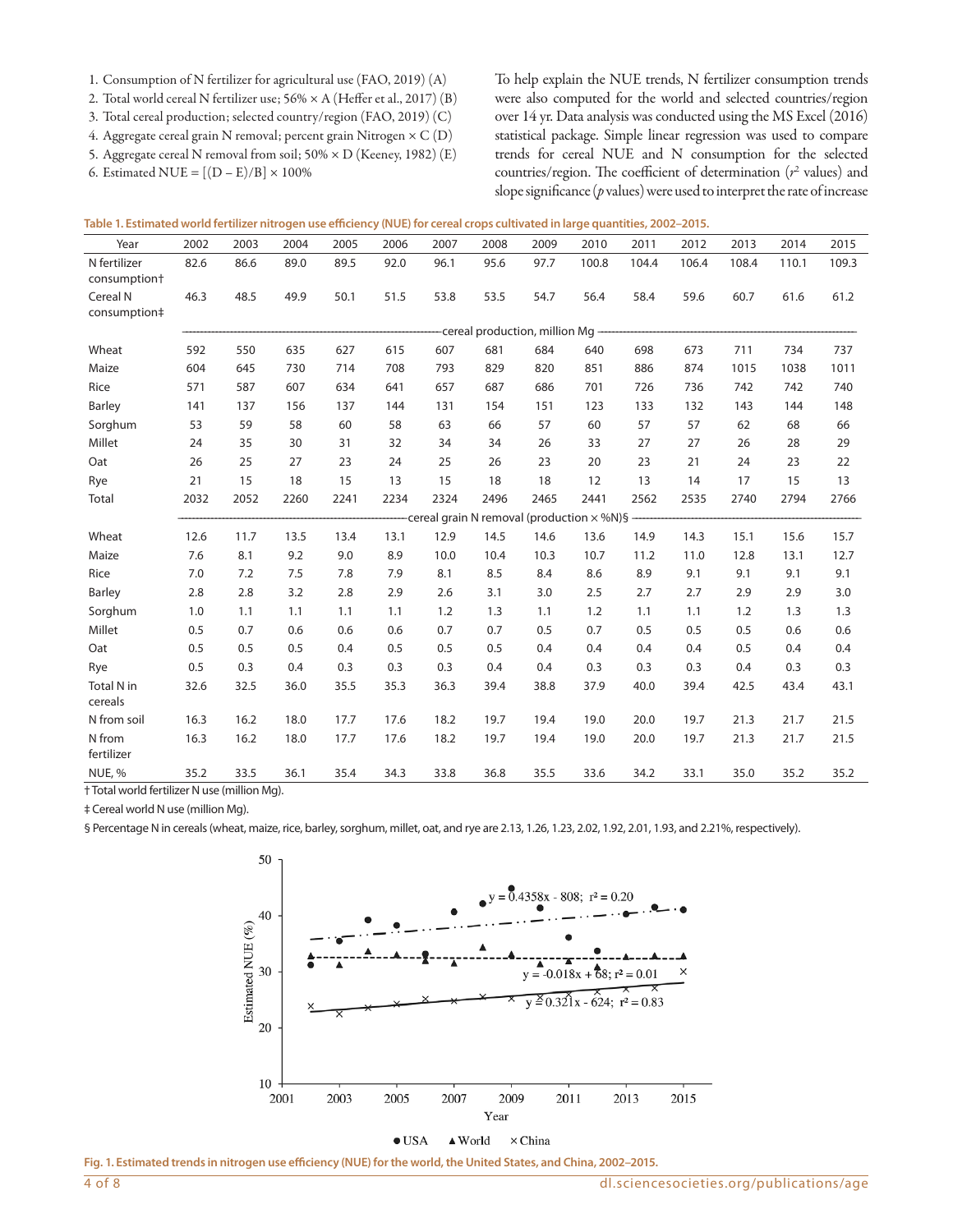in NUE or growth in N consumption for the selected countries/ region over the study period.

#### **RESULTS AND DISCUSSION**

The motivation for improving low NUE stems from the fact that it affects not only food production but also the environment. It is apparent from the world data that cereal crop producers still experience low NUE (Table 1). Despite recent gains from agronomic and genetic research, world NUE has barely increased. This is evidenced from the trend analysis indicating no significant increase ( $p > 0.05$ ) from 2002 to 2015 in world NUE for cereal crops with  $r^2 = 0.01$  (Fig. 1).

Indiscriminate use or high global N fertilizer consumption to maximize cereal crop yields largely account for the low NUE. Figure 2 indicates a significant (*p* < 0.05) increase in the consumption trend of world N with an  $r^2$  of 0.98 from 2002 to 2015. The growth of N consumption would be expected, as the world population keeps rising against the more or less constant land resources. Erisman et al. (2008) indicated that external nutrient source, especially N fertilizer, accounts for nearly 50% of the increases in food production. This implies that chemical fertilizer use is always a factor in the food production equation. In the middle of the 19th century, the "Green Revolution" was adopted and implemented to increase food production, a product of heightened food demand and

a growing human population. Much as this approach significantly increased global food production (Singh, 2000), whereas negative consequences included environmental degradation, it set a pace leading to the over use of N fertilizer, and low NUE (Raun and Johnson, 1999; Foley et al., 2005). Consequently, there is a need to analyze the capacity of the ecosystem to sustain food production for the rapidly growing global human population.

Apparently, it appears the Green Revolution approach is still being practiced, especially in some developed and developing agricultural systems that experience high productivity per unit area. For instance, results indicated relatively low NUE for China (Fig. 1) and India (Fig. 3) compared with that of the world. In China and India, intensive cereal crop production, which takes place on large land areas to meet food demand from the high human population, is sustained by high fertilizer N use. Although China showed a significant improvement ( $p < 0.05$ ) in NUE ( $r^2 = 0.83$ ) over the study period, the initial values were very low. Conversely, India showed a declining trend in NUE  $(r^2 = 0.60)$  over the study period, demonstrated by negative slope of the regression equation ( $p < 0.05$ ). Figure 4 demonstrates that fertilizer N consumption for India is higher than that of LDC. However, both India  $(r^2 = 0.92)$  and LDC  $(r^2 = 0.93)$  showed an increasing trend in fertilizer N consumption over the study period ( $p < 0.05$ ). On another perspective, the comparative marginal use of fertilizer N in LDC resulted in very high



 $\triangle$  World  $\bullet$  USA  $\times$  China

**Fig. 2. Nitrogen fertilizer consumption (million Mg) for agricultural use in the world, the United States, and China, 2002–2015.**





**Fig. 3. Estimated trends in nitrogen use efficiency (NUE) for India and least developed countries (LDC), 2002–2015.**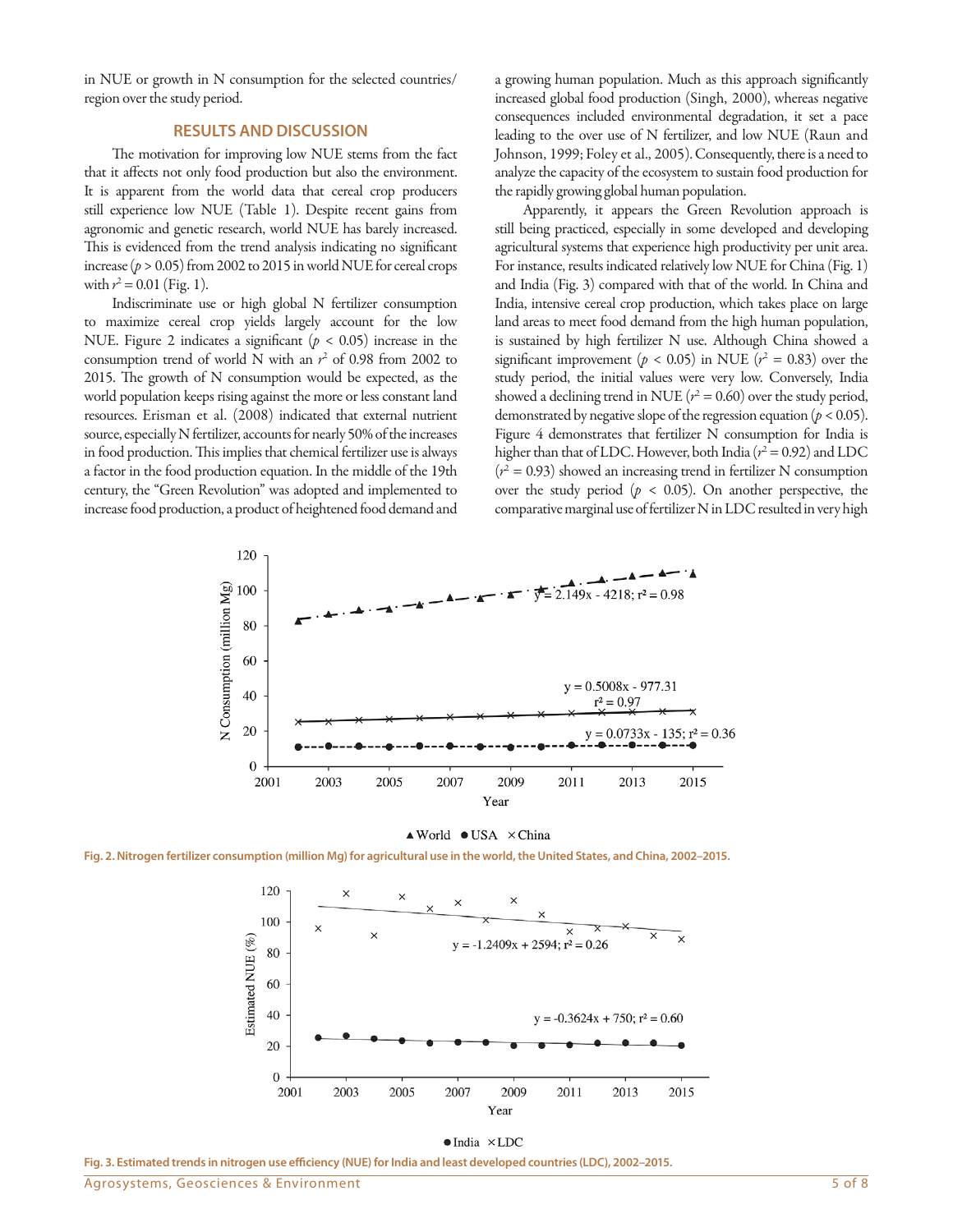

 $\blacksquare$ India  $\times$ LDC

**Fig. 4. Nitrogen fertilizer consumption (million Mg) for agricultural use in India and least developed countries (LDC), 2002–2015.**

NUE values (Fig. 3). This confirms an earlier report by Edmonds et al. (2009), who estimated NUE for Sub-Saharan Africa at over 100%. They explained that continuous crop production with little or no fertilizer N use resulted in mining of the already depleted soils. On a similar account, Drechsel et al. (2015) reported mining of soil N for the past 30 yr in Sub-Saharan Africa at an annual rate of 22 kg N ha<sup>-1</sup>. Crop production without replenishing soil nutrients would certainly deplete soil nutrient pools (Omara et al., 2017). Generally, high N fertilizer inputs result in low NUE, whereas low or no N input results

in extremely high NUE. Clearly, there is a need to strike a balance while taking into consideration the food production needs and potential losses of N in to the environment.

Compared with the world, the United States has shown promise in improving cereal NUE with  $r^2 = 0.20$  (Fig. 1). The use efficiency of the applied N increased from 31% in 2002 to 41% in 2015 (Table 2). This is probably because of planting cultivars that have been developed for improved nutrient use efficiency with high yield potentials. Advancement in crop genetic selection and

**Table 2. Estimated fertilizer nitrogen use efficiency (NUE) in the United States for cereal crops cultivated in large quantities, 2002–2015.**

| Year                                     | 2002                             | 2003  | 2004  | 2005  | 2006  | 2007  | 2008  | 2009  | 2010                                                                   | 2011  | 2012  | 2013  | 2014  | 2015  |  |  |  |  |  |
|------------------------------------------|----------------------------------|-------|-------|-------|-------|-------|-------|-------|------------------------------------------------------------------------|-------|-------|-------|-------|-------|--|--|--|--|--|
| Fertilizer N<br>consumption <sup>+</sup> | 10.9                             | 11.5  | 11.4  | 11.0  | 11.6  | 11.6  | 11.1  | 10.6  | 11.1                                                                   | 12.0  | 12.2  | 12.2  | 12.0  | 11.9  |  |  |  |  |  |
| Cereal N<br>consumption‡                 | 6.8                              | 7.2   | 7.1   | 6.8   | 7.2   | 7.2   | 6.9   | 6.6   | 6.9                                                                    | 7.5   | 7.6   | 7.6   | 7.4   | 7.4   |  |  |  |  |  |
|                                          | -cereal production, million Mg - |       |       |       |       |       |       |       |                                                                        |       |       |       |       |       |  |  |  |  |  |
| Wheat                                    | 43.7                             | 63.8  | 58.7  | 57.2  | 49.2  | 55.8  | 68.0  | 60.4  | 60.1                                                                   | 54.4  | 61.7  | 58.1  | 55.1  | 55.8  |  |  |  |  |  |
| Maize                                    | 227.8                            | 256.2 | 299.9 | 282.3 | 267.5 | 331.2 | 305.9 | 331.9 | 315.6                                                                  | 312.8 | 273.2 | 351.3 | 361.1 | 345.5 |  |  |  |  |  |
| Rice                                     | 9.6                              | 9.1   | 10.5  | 10.1  | 8.8   | 9.0   | 9.2   | 10.0  | 11.0                                                                   | 8.4   | 9.1   | 8.6   | 10.1  | 8.7   |  |  |  |  |  |
| Barley                                   | 4.9                              | 6.1   | 6.1   | 4.6   | 3.9   | 4.6   | 5.2   | 4.9   | 3.9                                                                    | 3.4   | 4.8   | 4.7   | 4.0   | 4.7   |  |  |  |  |  |
| Sorghum                                  | 9.2                              | 10.4  | 11.5  | 10.0  | 7.0   | 12.6  | 12.1  | 9.7   | 8.8                                                                    | 5.4   | 6.3   | 10.0  | 11.0  | 15.2  |  |  |  |  |  |
| Millet                                   | 0.1                              | 0.3   | 0.3   | 0.3   | 0.2   | 0.4   | 0.3   | 0.2   | 0.3                                                                    | 0.2   | 0.1   | 0.4   | 0.3   | 0.3   |  |  |  |  |  |
| Oat                                      | 1.7                              | 2.1   | 1.7   | 1.7   | 1.4   | 1.3   | 1.3   | 1.3   | 1.2                                                                    | 0.7   | 0.9   | 0.9   | 1.0   | 1.3   |  |  |  |  |  |
| Rye                                      | 0.2                              | 0.2   | 0.2   | 0.2   | 0.2   | 0.2   | 0.2   | 0.2   | 0.2                                                                    | 0.2   | 0.2   | 0.2   | 0.2   | 0.3   |  |  |  |  |  |
| Total                                    | 297.1                            | 348.2 | 389.0 | 366.4 | 338.3 | 415.1 | 402.3 | 418.6 | 401.0                                                                  | 385.5 | 356.1 | 434.2 | 442.8 | 431.8 |  |  |  |  |  |
|                                          |                                  |       |       |       |       |       |       |       | -cereal grain N removal (production $\times$ %N)§                      |       |       |       |       |       |  |  |  |  |  |
| Wheat                                    | 0.931                            | 1.359 | 1.250 | 1.219 | 1.048 | 1.189 | 1.449 | 1.286 | 1.279                                                                  | 1.159 | 1.314 | 1.238 | 1.175 | 1.189 |  |  |  |  |  |
| Maize                                    | 2.870                            | 3.228 | 3.778 | 3.557 | 3.371 | 4.173 | 3.854 | 4.182 | 3.977                                                                  | 3.941 | 3.442 | 4.426 | 4.550 | 4.353 |  |  |  |  |  |
| Rice                                     | 0.118                            | 0.112 | 0.130 | 0.124 | 0.109 | 0.111 | 0.114 | 0.123 | 0.136                                                                  | 0.103 | 0.112 | 0.106 | 0.124 | 0.107 |  |  |  |  |  |
| Barley                                   | 0.100                            | 0.122 | 0.123 | 0.093 | 0.079 | 0.092 | 0.105 | 0.100 | 0.079                                                                  | 0.068 | 0.096 | 0.095 | 0.080 | 0.094 |  |  |  |  |  |
| Sorghum                                  | 0.176                            | 0.201 | 0.221 | 0.192 | 0.135 | 0.243 | 0.232 | 0.186 | 0.168                                                                  | 0.104 | 0.121 | 0.191 | 0.211 | 0.291 |  |  |  |  |  |
| Millet                                   | 0.002                            | 0.005 | 0.007 | 0.006 | 0.005 | 0.008 | 0.007 | 0.004 | 0.005                                                                  | 0.004 | 0.001 | 0.008 | 0.006 | 0.006 |  |  |  |  |  |
| Oat                                      | 0.032                            | 0.040 | 0.032 | 0.032 | 0.026 | 0.025 | 0.025 | 0.026 | 0.023                                                                  | 0.014 | 0.017 | 0.018 | 0.020 | 0.025 |  |  |  |  |  |
| Rye                                      | 0.004                            | 0.005 | 0.005 | 0.004 | 0.004 | 0.004 | 0.005 | 0.004 | 0.004                                                                  | 0.003 | 0.004 | 0.004 | 0.004 | 0.006 |  |  |  |  |  |
| <b>Total N</b> cereals                   | 4.232                            | 5.072 | 5.546 | 5.227 | 4.777 | 5.844 | 5.791 | 5.910 | 5.672                                                                  | 5.397 | 5.107 | 6.087 | 6.169 | 6.073 |  |  |  |  |  |
| N from soil                              | 2.116                            | 2.536 | 2.773 | 2.614 | 2.388 | 2.922 | 2.895 | 2.955 | 2.836                                                                  | 2.699 | 2.553 | 3.044 | 3.085 | 3.037 |  |  |  |  |  |
| N from<br>fertilizer                     | 2.116                            | 2.536 | 2.773 | 2.614 | 2.388 | 2.922 | 2.895 | 2.955 | 2.836                                                                  | 2.699 | 2.553 | 3.044 | 3.085 | 3.037 |  |  |  |  |  |
| NUE, %                                   | 31.2                             | 35.5  | 39.2  | 38.3  | 33.1  | 40.7  | 42.1  | 44.9  | 41.4                                                                   | 36.1  | 33.7  | 40.3  | 41.5  | 41.0  |  |  |  |  |  |
|                                          |                                  |       |       |       |       |       |       |       | $+$ Total fortilizer N use in the United Ctates (million $M_{\odot}$ ) |       |       |       |       |       |  |  |  |  |  |

† Total fertilizer N use in the United States (million Mg).

‡ United States cereal N use (million Mg).

§ Percentage N in cereals (wheat, maize, rice, barley, sorghum, millet, oat, and rye are 2.13, 1.26, 1.23, 2.02, 1.92, 2.01, 1.93, and 2.21%, respectively).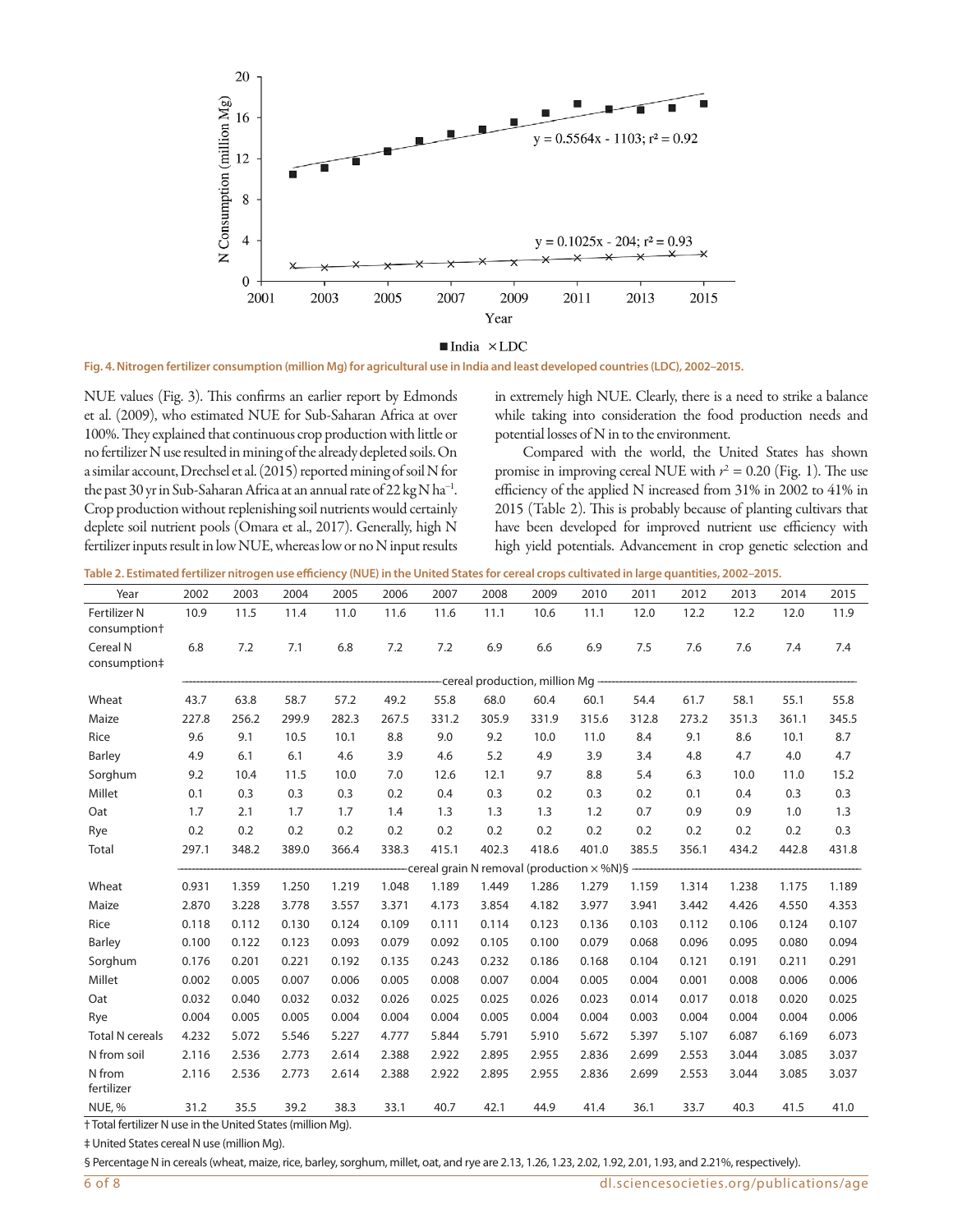adoption of cultivars with efficient assimilation of N into plant tissue is one of the major gains for improving NUE. The contribution of crop improvement in increasing grain yield over time has been well documented by many authors (Cassman, 1999; Hoisington et al., 1999; Tester and Langridge, 2010). Although this appears to be a noble cause, it seems that high yielding cultivars bred with high nutrient use efficiency alone may not completely resolve the problem of low NUE. A combination of this and improved agronomic practices seems to have a profound impact on NUE.

In addition to planting crop cultivars that efficiently utilize nutrients, improved agronomic practices such as using sensor-based technology that allows for the right quantity of fertilizer to be applied mid-season has greatly contributed to improved NUE (Raun et al., 2002). Sensor-based N applications have allowed for site-specific placement of N fertilizer, thus reducing waste in N applied by accounting for within-field variability. Ultimately, this improves N management and use efficiency of the applied N to increase yields and reduce N loss to the environment. With advanced global positioning system (GPS) technologies, site-specific N management can be simple and cost-effective compared with grid-based systems (Khosla et al., 2002). A report by Drechsel et al. (2015) indicated that countries such as the United States, Germany, the UK, and Japan have increased NUE as a result of decreasing N use, with associated increases in crop yields. This is evident in Fig. 1, illustrating an increasing trend of NUE in the United States compared with the world average. To further support the point noted by Drechsel et al. (2015), there was a relatively slow growth in fertilizer N consumption for the United States ( $r^2 = 0.36$ ) compared with China ( $r^2 = 0.97$ ) and the world ( $r^2 = 0.98$ ) from 2002 to 2015 (Fig. 2).

Generally, limiting biophysical or chemical processes like leaching and denitrification would be a focus for improving use efficiency of the applied N fertilizer. Unfortunately, some of these processes are random and are largely governed by changes in environment, in addition to management practices (Di and Cameron, 2002). As reported by Jabloun et al. (2015), nitrate concentration and the rate of leaching are site-specific and driven by climatic factors and crop management. For instance, heavy rainfall in early spring would encourage the leaching losses of applied N fertilizers in winter wheat fields. Donner et al. (2004) noted that the influence of late winter wheat snowmelt and early spring rainfall could increase leaching losses of nitrate. This was evidenced by a strong correlation between the nitrate leaching coefficient of variation (CV) and precipitation CV in the months of March, April, and May. Similarly, Jabloun et al. (2015) noted that the relative effects of temperature and precipitation varied differently according to seasons and cropping systems and that leaching increased with increases in temperature and precipitation. The rate at which nitrate is lost from the soil, therefore, strongly depends on the moderating environmental conditions. If plant N need could be supplied as ammonium as well as limiting its conversion to nitrate, which is susceptible to leaching and denitrification, NUE could be significantly improved (Subbarao et al., 2012). This approach has been proven beneficial and effective in reducing nitrate leaching, and hence improving NUE (Di and Cameron, 2016). Unfortunately, technologies such as use of nitrification inhibitors that reduce the rate of conversion of ammonium to nitrate is not widely practiced on a commercial scale. A more systemic approach of N management involving both agronomic and genetic approaches could help improve NUE for cereal crops.

## **CONCLUSION**

It is apparent that world cereal NUE is low and has not significantly increased for the last decade. With increasing global N consumption trends, it is unlikely that world NUE can improve if the objective of increasing crop yield is at the center of a cereal production system. Much as high N input results in low NUE and/or low or no N input results in extremely high NUE, it is important to note that striking a balance between increased food production, and improving NUE, will be a key to sustainable food production. A range of research efforts are still needed to realize an appropriate level of NUE. A more systematic approach of N management involving both agronomic and genetic approaches are important for improving NUE in cereal crops. Since the biophysical loss pathways are inevitable and strongly influenced by the changes in the environment, incorporating seasonal changes and spatial variability into agronomic research could increase the efficiency of the apparent high global N consumption. Also, adoption of precision agriculture and in-season N management, in addition to planting improved cereal crop cultivars, could significantly contribute to increased NUE.

#### **REFERENCES**

- Addiscott, T.M., and D.S. Powlson. 1992. Partitioning losses of nitrogen fertilizer between leaching and denitrification. J. Agric. Sci. 118:101–107. [doi:10.1017/](https://doi.org/10.1017/S0021859600068052) [S0021859600068052](https://doi.org/10.1017/S0021859600068052)
- Blackmer, T.M., and J.S. Schepers. 1994. Techniques for monitoring crop nitrogen status in corn. Commun. Soil Sci. Plant Anal. 25:1791–1800. [doi:10.1080/00103629409369153](https://doi.org/10.1080/00103629409369153)
- Bongiovanni, R., and J. Lowenberg-DeBoer. 2004. Precision agriculture and sustainability. Precis. [B:PRAG.0000040806.39604.aa](https://doi.org/10.1023/B:PRAG.0000040806.39604.aa)
- Brentrup, F., J. Küsters, H. Kuhlmann, and J. Lammel. 2001. Application of the Life Cycle Assessment methodology to agricultural production: An example of sugar beet production with different forms of N fertilisers. Eur. J. Agron. 14:221–233. [doi:10.1016/S1161-0301\(00\)00098-8](https://doi.org/10.1016/S1161-0301(00)00098-8)
- Cameron, K.C., H.J. Di, and J.L. Moir. 2013. Nitrogen losses from the soil/plant system: A review. Ann. Appl. Biol. 162:145–173. [doi:10.1111/aab.12014](https://doi.org/10.1111/aab.12014)
- Cao, Y., H. Sun, J. Zhang, G. Chen, H. Zhu, S. Zhou, and H. Xiao. 2018. Effects of wheat straw addition on dynamics and fate of nitrogen applied to paddy soils. Soil Tillage Res. 178:92–98. [doi:10.1016/j.still.2017.12.023](https://doi.org/10.1016/j.still.2017.12.023)
- Cassman, K.G. 1999. Ecological intensification of cereal production systems: Yield potential, soil quality, and precision agriculture. Proc. Natl. Acad. Sci. USA 96:5952–5959. [doi:10.1073/pnas.96.11.5952](https://doi.org/10.1073/pnas.96.11.5952)
- Crews, T.E., and M.B. Peoples. 2004. Legume versus fertilizer sources of nitrogen: Ecological tradeoffs and human needs. Agric. Ecosyst. Environ. 102:279–297. [doi:10.1016/j.agee.2003.09.018](https://doi.org/10.1016/j.agee.2003.09.018)
- Dalrymple, D.G. 1986. Development and spread of high-yielding rice varieties in developing countries.USAID, Washington, DC.
- Desai, R.M., and C.R. Bhatia. 1978. N uptake and N harvest index in durum wheat cultivars varying in their grain protein concentration. Euphytica 27:561–566. [doi:10.1007/BF00043182](https://doi.org/10.1007/BF00043182)
- Di, H.J., and K.C. Cameron. 2002. Nitrate leaching in temperate agroecosystems: Sources, factors and mitigating strategies. Nutr. Cycling Agroecosyst. 64:237– 256. [doi:10.1023/A:1021471531188](https://doi.org/10.1023/A:1021471531188)
- Di, H.J., and K.C. Cameron. 2016. Inhibition of nitrification to mitigate nitrate leaching and nitrous oxide emissions in grazed grassland: A review. J. Soils Sediments 16:1401–1420. [doi:10.1007/s11368-016-1403-8](https://doi.org/10.1007/s11368-016-1403-8)
- Dhillon, J., G. Torres, E. Driver, B.M. Figueiredo, and W.R. Raun. 2017. World phosphorus use efficiency in cereal crops. Agron. J. 109:1670–1677. [doi:10.2134/agronj2016.08.0483](https://doi.org/10.2134/agronj2016.08.0483)
- Dhital, S., and W.R. Raun. 2016. Variability in optimum nitrogen rates for maize. Agron. J. 108:2165–2173. [doi:10.2134/agronj2016.03.0139](https://doi.org/10.2134/agronj2016.03.0139)
- Donner, S.D., C.J. Kucharik, and J.A. Foley. 2004. Impact of changing land use practices on nitrate export by the Mississippi River. Global Biogeochem. Cycles 18:GB1028. [doi:10.1029/2003GB002093](https://doi.org/10.1029/2003GB002093)
- Drechsel, P., P. Heffer, H. Magen, R. Mikkelsen, and D. Wichelns, editors. 2015. Managing water and fertilizer for sustainable agricultural intensification. International Fertilizer Industry Assoc., Paris.